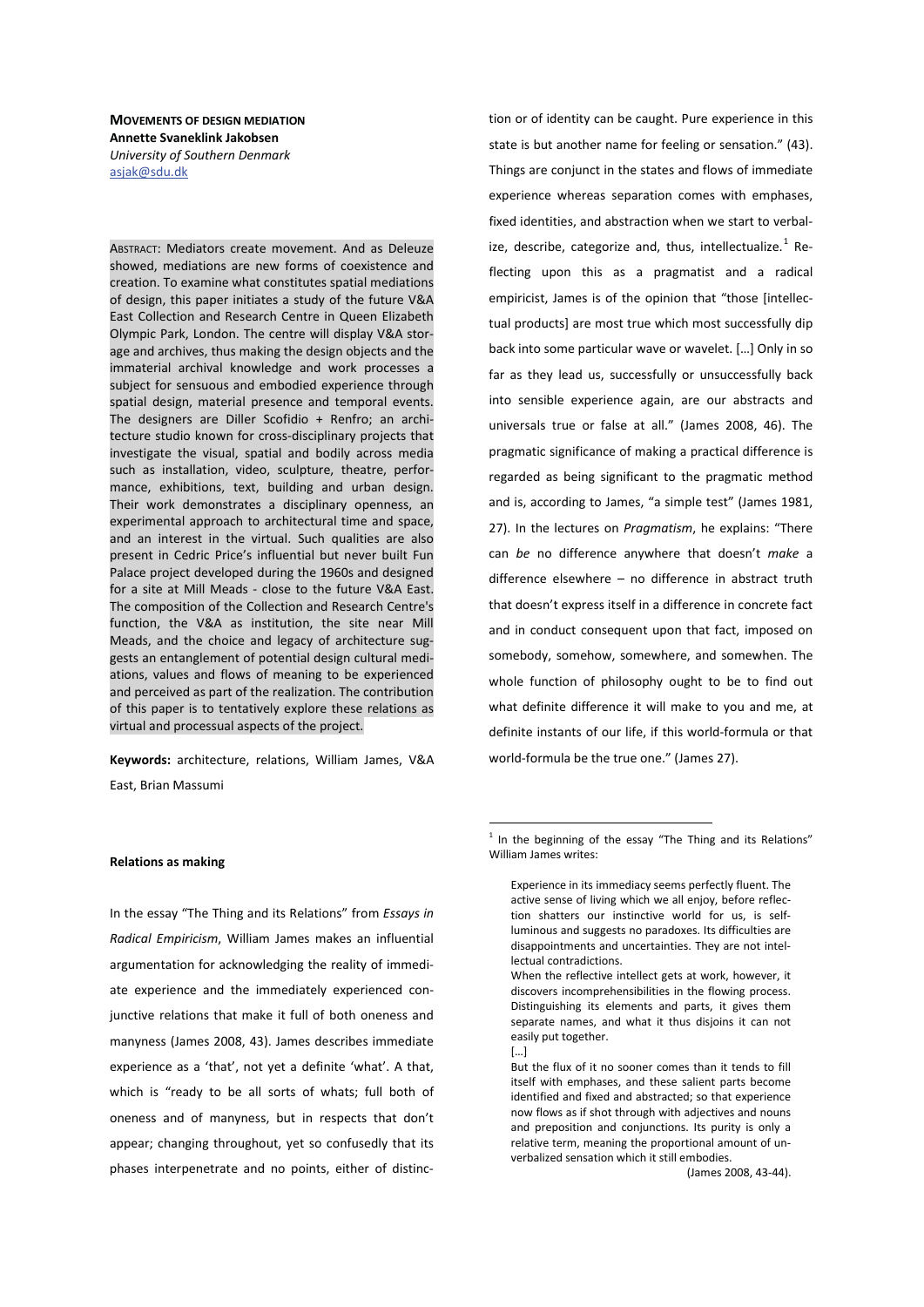Throughout the book *Semblance and Event. Activist Philosophy and the Occurant Arts*, philosopher and affect-theorist Brian Massumi relates to James' thinking. Massumi emphasizes the importance of understanding James' approach to pragmatism through his radical empiricism in order to fully appreciate the force of James' work and to avoid a purely utilitarian understanding of what making a difference could mean. Massumi writes:

Classically, objects and their associated operations are in the world while percepts registering them are in the subject. What James is saying, by contrast, is that *both are in the transition*. Things and their experience are together in transition. There is no oscillation in the theory between extremes of objectivism and subjectivism because the object and subject fall on the same side of a shared movement. The question is what distinction *their movement makes*, according to which they fall on the same side." (Massumi 2011, 30).

The example Massumi refers to, inspired by James, is a simple act of describing a building to a friend. The description may be received with skepticism by the friend and there is nothing else to do than "[…] walk together to the building and you point out convergences between what you had said and what you both are now experiencing. According to Massumi, for James […] the demonstrative pointing-out is less an external referencing of an object by a subject than an indexing of two subjects to the same phase in the 'ambulatory' movement." (30). Thus, the example illustrates a movement of sharing rather than the pointing towards an object. The performative of a sharing in the pointing-out is an event, which Massumi describes as a "unity" – or one-ness and "a rolling together of subjective and objective elements into a mutual participation co-defining the same dynamic." (30). As long as this event of sharing and of pointingout lasts there is oneness; then the unity "resolves back into differentials, and the movement continues" (30). Such movements of sharing and relating are considered by Massumi as being continuously "de-defining". Whatever the object may be, it can be taken up again, actualized through a new situation and context and through this event and oneness, unfold differentials. It will, thus, de-define "[…] but in a new capacity, as an object no longer of skepticism but of dispute. Whether the object is strictly the 'same' as taken up differentially by the movement the second time as it was the first is not a question of concern to pragmatism. What is of interest is that unfolding differentials phase in and out of integrating events in which they figure as dynamically interlinked poles – that there is a punctuated oneness in a manyness ongoing." (Massumi 2011, 31).

To further develop how things and their experience can be understood as being together in transition, Massumi takes the example of giving a gift. The relation that develops (in) this process runs through the giver, the recipient and the gift together as an experienced *that*. It is triggered coming together of different sorts of things such as tendencies, desires, obligations, sensual qualities, fragrances, and sparkles. Massumi writes:

What holds the holdings together is a onenessin-manyness of a moving on. It is what runs through the parts and their holdings, without itself being held; what is unmissably experienced without being seen. *That -* the relation - is not in the giver. Nor is it in the gift. Nor the recipient. It is what runs through them all, holding them together in the same dynamic. It is integrally many things: 'concatenated and continuous.' It is whatever tendency impels or compels the giving. It is the desire to please another, or to bind another or oneself. It is an obligation, which obliges in return. For a giving is never solitary. It calls for more. It is serial, ongoing. It is in the conventions that define the timing and sequence, what gift is desirable or appropriate, and when. It is also in the sensual qualities of the gift (unromantically, its 'sense data'). It is the fragrance or the sparkle. It is all of these things, folded into and around each other to form an experiential envelope, a field, 'full of oneness and manyness in respects that don't appear' - incorporeal medium holding the gift up for the giving and holding the successive holdings to the same event. Holdingup/holding-together, integral unseen medium of suspension: *that* does it. (Massumi 2011, 35)

The distinction that the shared movements and relational processes of objects and subjects make is virtualactual. (Massumi, 33). In the event, they are only virtual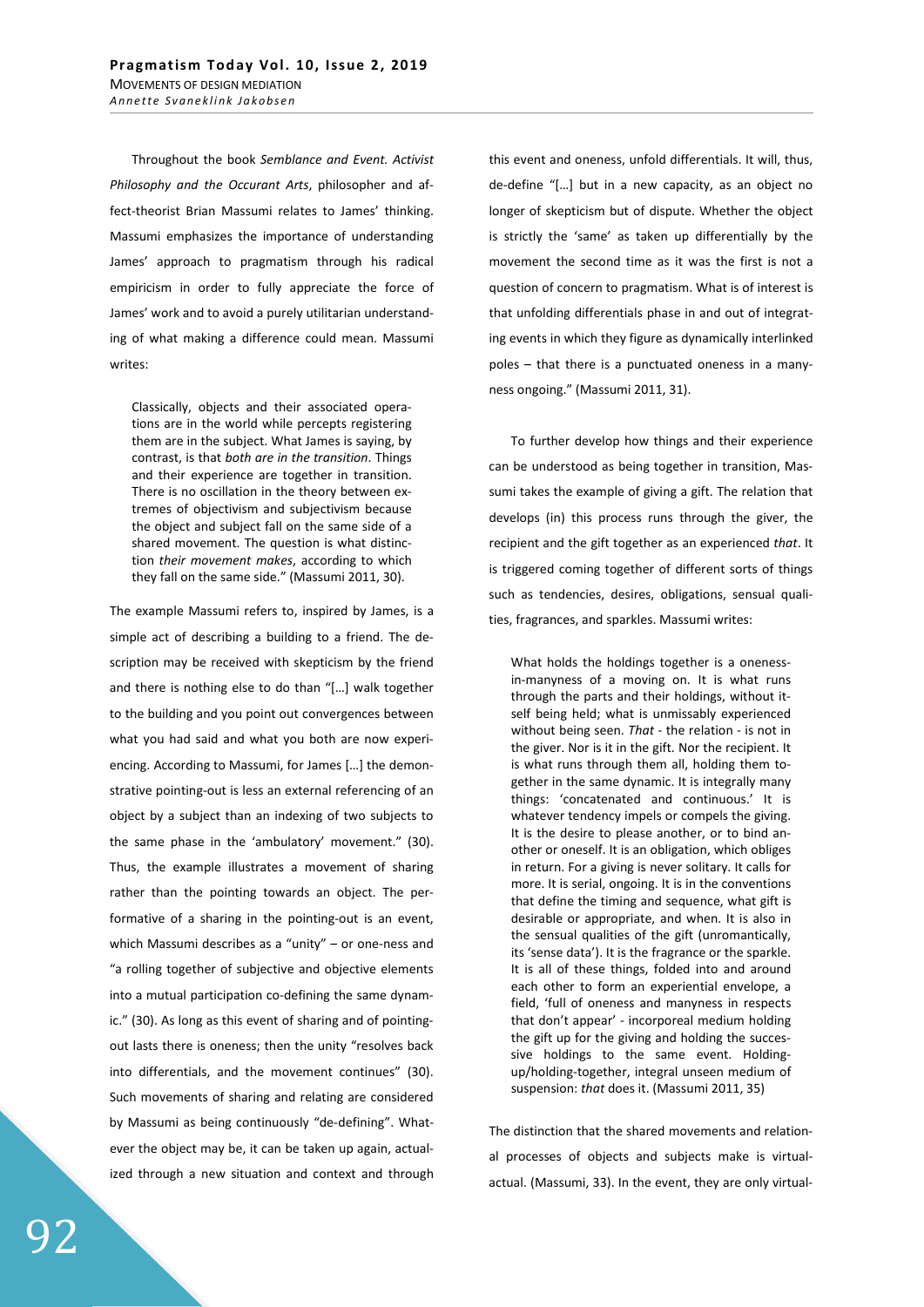ly object and subject, because, as we can understand from Massumi's example of giving, there is oneness and manyness, but the different parts are not separable. The understanding of *what* each part are is an effect of the event. "The truth is in the making." (35).

### **A** relational site

The aim of this paper is to tentatively explore relations that can be perceived and experienced as part of an architectural project, which is currently in the process of making. The project is the Victoria & Albert Museum's future Research and Collection Centre in East London, which will be one of the institution's public facilities in V&A East, together with a new museum at Stratford Waterfront. While at this point, I am writing about a place that is not yet finished and available for us to visit and in which case we are not able to experience the result as such, the processual state of the project does not prevent us from having perceptions and experiences of it. Visualizations and texts that describe the project in its initial phases have been published online, e.g. on websites belonging to the Victoria and Albert museum and the architects; and newspaper articles and architectural magazines are some of the other places through which we can form an impression of the project. My background for writing about the project in these initial stages is further supported by observations and fieldnotes I made during a visit to the site and to the V&A in August 2019. In the following, I will provide a more detailed description of the plans for the Research and Collection Centre as well as a presentation of the architects behind. However, first it is important to offer some background information regarding the relevance of exploring the relations of an ongoing project, and how it can be considered part of contemporary tendencies in connection with architecture today.

The realization of new buildings and of transformations in our built environment are processes with a considerable duration and a long-term impact. Whereas the aim and the expected result, i.e. the completed

building or space, has often been the center of attention for builders, architects, users, and critics, a new tendency indicates a significant change. Recent years' development has shown that attention is increasingly directed towards exploring the potentials of the realization processes themselves through initiatives such as temporary constructions of information centres, guided tours in the area, exhibitions of scale models and samples of materials. If we follow such processes (e.g. Yaneva; Lash & Lury), research can tell us about different ways of affecting and engaging, about ways of creating contextual and cultural relations, of adapting to transformations, and about how habits and perceptions are challenged and changed. The development of process activities, structures, and initiatives is connected to a broader tendency expressed in efforts to activate areas in transformation through temporary use and instant urbanism. Researchers, architects and urban practitioners have addressed the temporary as a rich possibility and a positive force for exploring city life through short term projects (Bishop & Williams 2012; Bishop 2015; Marling & Kiib 2011); as a strategic tool for urban transformations and as events that can bring about new developments (e.g. Oswalt, Overmeyer & Misselwitz 2013; Haydn & Temel 2006).

While important work, as previously shown, is done to connect pragmatism and radical empiricism to contemporary developments within arts, politics and philosophy by Massumi, an architectural approach to relations is developed by professor of architectural theory Albena Yaneva, while also taking inspiration from James' work (Yaneva 2012; Yaneva & Latour 2008). Yaneva explores and maps architectural agency as the connections that architecture is part of and she investigates the political through describing the practical differences that the architectural makes through its different actors and networks. (Yaneva, 2017; 2012). Focusing on the process rather than, for example, the building as an end result and as an object, her work contributes to an understanding of architecture as taking place through pragmatic processes and networks (Yaneva, 2017; 2012; 2009a;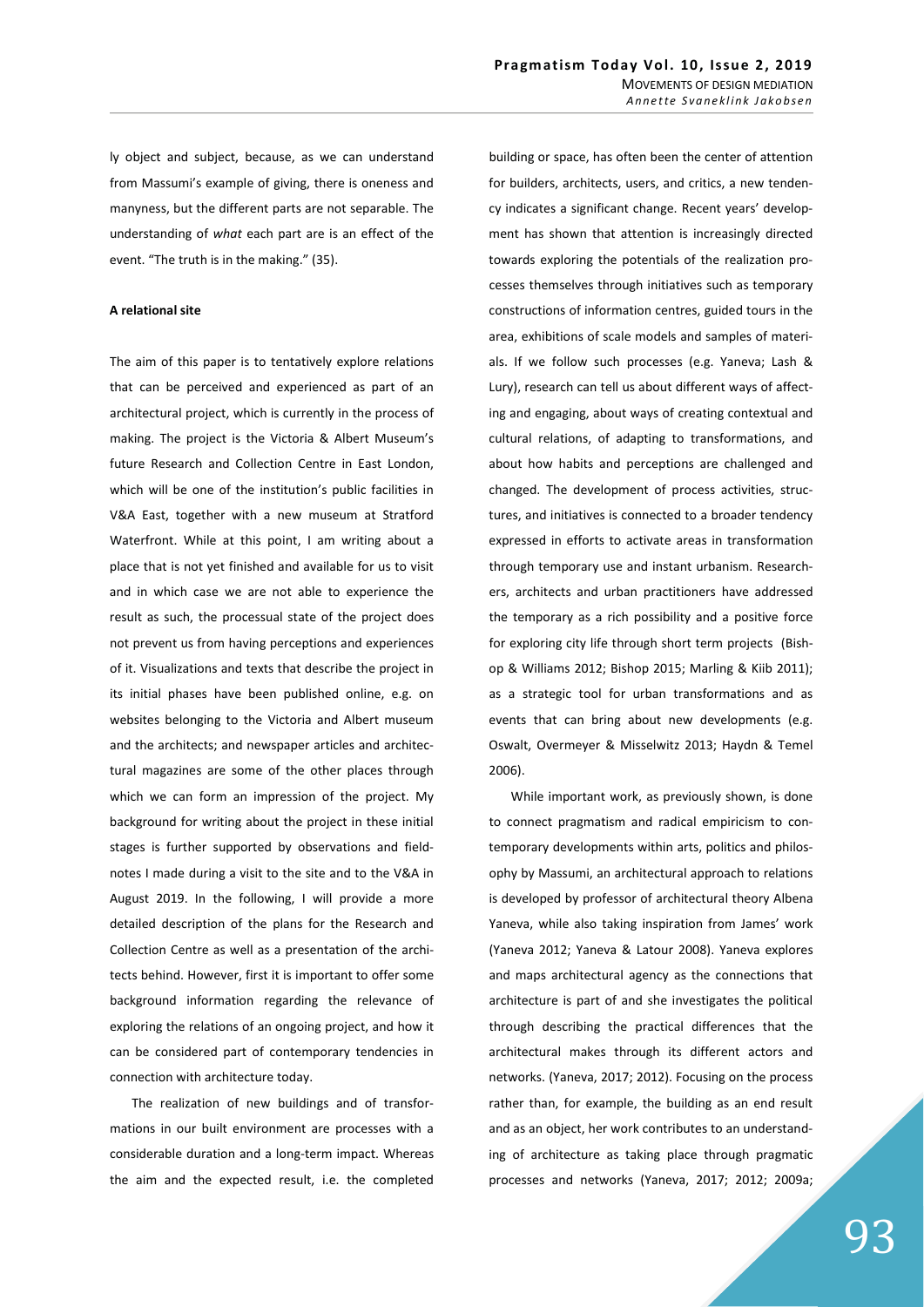2009b). According to Yaneva, architecture should be analyzed through connections that "[…] flow out of these streams of experience of designers, constructors, users and citizens related to the building." (Yaneva 2012, 106). Her work, furthermore, encourages us to "[…] foreground the practicalities, materialities and events of buildings." (Yaneva 2017, 7).

In 2019, the design and curatorial planning of the V&A East Collection and Research Centre is still being developed. The Collection and Research Centre is expected to open in 2023 in a location and interior space designed by the American architects Diller Scofidio + Renfro with Austin-Smith: Lord as the local, executive architects. The Centre will display V&A storage and archives, thus making the design objects and the immaterial archival knowledge and work processes a subject for sensuous and embodied experience. This will be possible through spatial and curatorial decisions that enhance flexibility and dynamics in the different ways visitors will be able to encounter and study particular design from the archives and in the physical and sensual ways the archival material will be stored and presented. According to recently published material in the internationally acclaimed Japanese journal *Architecture + Urbanism* (a+u 2019), the Centre is considered to become a "purpose-built home for 250.000 objects and an additional 917 archives from the V&A's collection of fashion, textiles, furniture, theater and performance, metalwork, ceramics, glass, sculpture, architecture, paintings and product design." (a+u, 2019). Objects on different scales will be on public display spanning from smaller objects to actual parts of architecture, which can experienced as 1:1 interior and architectural elements. These elements are planned to be integrated parts of the spaces and of the interior movement patterns, designed by the architects to lead visitors through the space. The 1:1 archival objects include an office designed by Frank Lloyd Wright for American businessman Edgar J. Kaufmann Jr. in the 1930's, a ceiling from the Altamira Palace in Spain (a+u, 2019) and a section of the Robin Hood Gardens in London. The Robin Hood Gardens social housing project was

designed by Alison and Peter Smithson in the 1960's and recently demolished. On the occasion of the demolition, the Victoria & Albert Museum chose to acquire a threestory section of the complex as an historic example of British Brutalist architecture.<sup>2</sup> In the Collection and Research Centre, archival objects, which can be accessible to researchers and other interested are kept in different forms of storage, conceptualized by the architects as: "hacked open shelving", "two way pull-out racks", "ganged rolling high density storage", and "hacked rolling storage" (a+u 2019).

The V&A East Collection and Research Centre will be based in the already existing building *Here East,* which was previously a press and broadcast centre during the London Summer Olympics in 2012. The Here East building is now a home to several privately-owned companies, workshops, and studios. With a post-olympic profile as a creative and innovative hub, Here East is branded as a 'home for the makers', according to the information on its website (https://hereeast.com/ 2019). Currents tenants in the Here East complex include among many others: Studio Wayne MacGregor working with dance and technology, a fabrication, robotics, and prototyping facility of UCL's Bartlett Faculty of the Built Environment and Faculty of Engineering Sciences, and MatchesFashion.com – a retailer of luxury fashion brands such as Stella McCartney, Gucci, Alexander McQueen to name a few. (https://hereeast.com/whoshere/matchesfashioncom/). As a business complex adjacent to the Lea River, Here East connects to the local area through public and commercial programmes such as bars and cafés, and through public maker activities that are mainly targeted towards children. On this level of relationality the V&A places it self in a carefully selected context with a creative and innovative profile. Reflecting upon this contextuality from the perspective of being an outside observer, it is obvious that it creates multiple potentials for connecting aspects of the practic-

<sup>2</sup> Accessed October 6, 2019 at https://www.vam.ac.uk/articles/robin-hood-gardens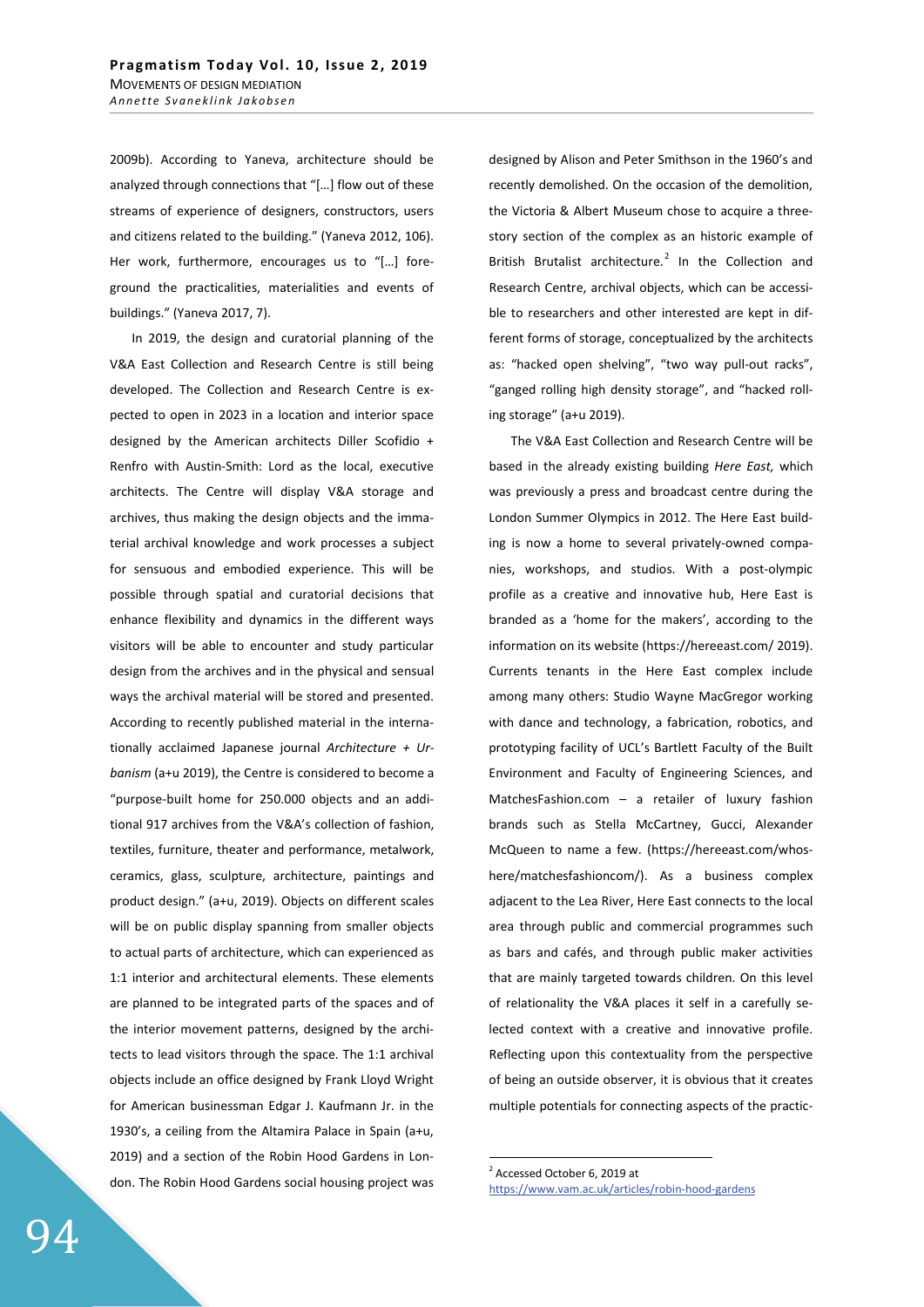es, spaces, and archives of Collection and Research Centre to a variety of aspects connected to the creative businesses and artforms. We can imagine relations forming, for example, between dance, choreography and V&A exhibitions; between fashion and V&A archives, or between prototyping for the future and design history. The virtual field of the 'whats' this relationality may actualize is manyfold but at the same time toned by the decisions that have been made regarding placing a part of the V&A in this context. During the next years, the V&A Collection and Research Centre will, consequently, be an active part of forming multifaceted contextrelations and a complexity of design relations at V&A East. Parts of these relations concern the collaborations with local people. Some thoughts regarding collaborative initiatives are expressed by the chief curator Catherine Ince:

To ensure V&A East is rooted in its neighborhood by the time it opens in 2023, we will continue to build relationships across the Olympic boroughs, and test ideas through conversation and collaborative creative projects. With local people helping shape its vision and programmes, V&A East will be a place for everyone representative of the cultures, communities and creativity of east London and beyond.<sup>3</sup>

# **Architectural movements of virtual-actual**

Diller Scofidio + Renfro is an architecture studio known for several artistic, urban, architectural, and crossdisciplinary projects that investigate the visual, spatial and bodily across media such as installation, video, sculpture, theatre, performance, exhibitions, text, building and urban design. The original founders Elizabeth Diller and Ricardo Scofidio have worked together since the 1970's on projects that include, among many others: *Traffic* (1981), a 24-hour installation at Columbus Circle using orange traffic cones; *The Rotary Notary and his Hot Plate* (1987), a multimedia theater work in collaboration with Susan Mosakowski and Creation Production Co. for the occasion of the Duchamp Centennial and inspired by Duchamp's artwork "The Large Glass"; and *Jet Lag* (1999), a multimedia theater work based on true stories of people detached from usual time-space conventions. Recent projects include the *Blur Building* (2002) which is an architecture of atmosphere, fog and water, responding to shifting weather conditions; *The High Line* (2003- 2019), with James Corner Field Operations and Piet Oudolf, a public park built on an abandoned elevated railroad in Manhattan; and *The Shed* (2019), a cultural institution in New York with galleries, theater and rehearsal spaces, creative lab and space for large-scale performances, installations, and events.<sup>4</sup>

In a recently published interview, Diller and Scofidio both reflect on their cross-disciplinary oeuvre and admit to having not initially wanted to become architects but instead artists working more liberated from the constraints that follow with the traditions and the heroes and masters of the discipline:

Previously, I was interested in photography and timebased media, but I started to think in three dimensions. So I decided to get an architecture degree, but not with the intent of joining the profession. My only intent was to make a career in plastic arts and work with sculpture and media in a spatial way. I became keenly interested in working in space and time.

(Elizabeth Diller, a+u, 2019, 7).

Architecture was very enclosing for me at that time. The profession was practiced in a very prescribed way. I came out of the school of the master architects – the heroic, solo figure – so it was rather oppressive to be in architecture when I first started. In fact, I never wanted to be an architect either. I wanted to be a musician. I was very musically inclined. I had played both classical and jazz, and when I decided that I wouldn't be able to earn a living in music, I went to Cooper Union to study art. So I had never really contemplated architecture."

(Ricardo Scofidio, a+u, 2019, 7).

Diller and Scofidio consider a dominant constraint in architecture today to be the temporality of processes,

<sup>&</sup>lt;sup>3</sup> Accessed October 6, 2019 at https://www.vam.ac.uk/info/vaeast-project

<sup>&</sup>lt;sup>4</sup> Accessed October 6, 2019 at https://dsrny.com/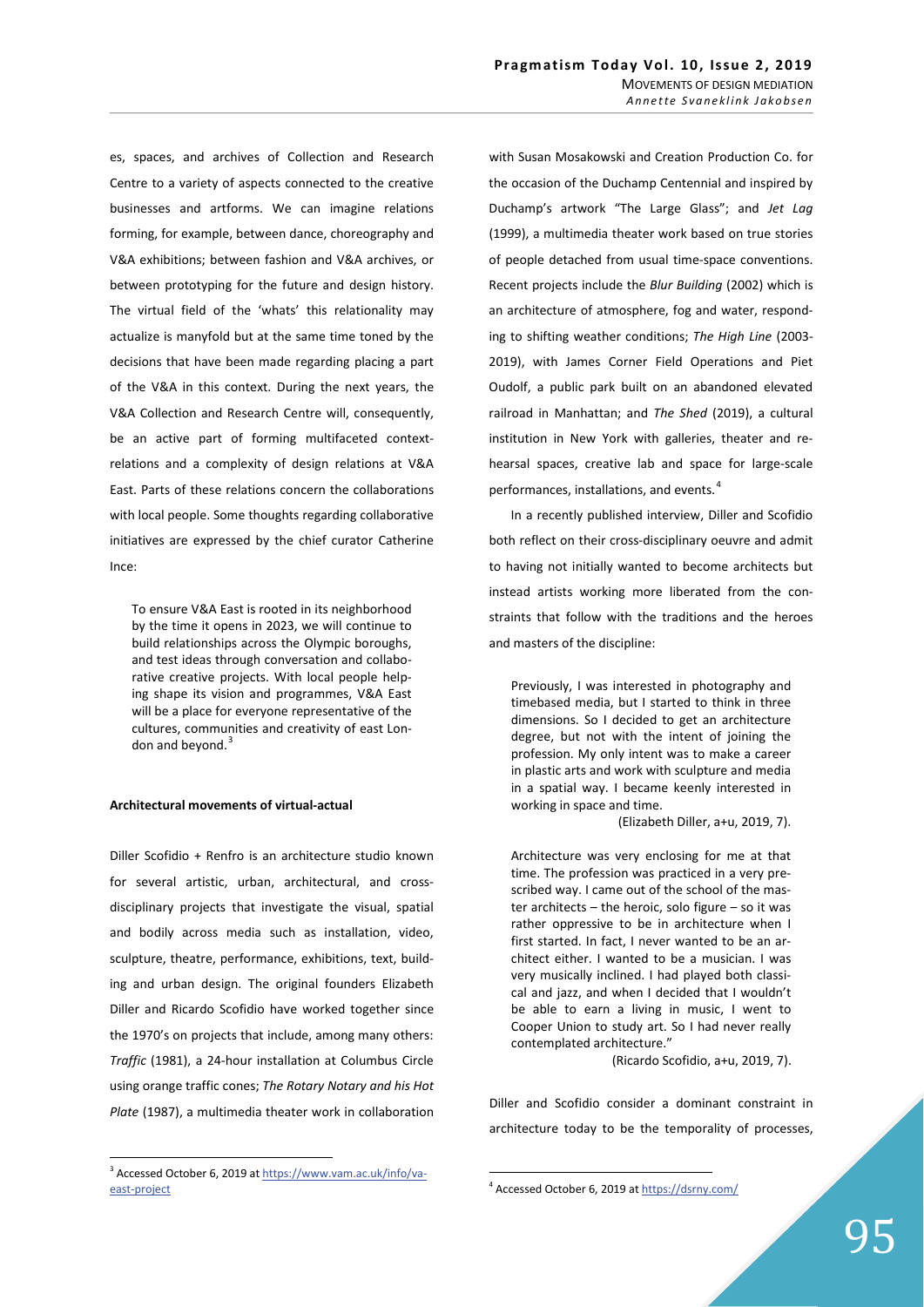which is far from the outset of their artistic and architectural practice. Buildings take a long time to design, detail and construct  $-$  and they usually remain in place for centuries. In the project *The Shed*, inaugurated in 2019, Diller Scofidio + Renfro have managed to incorporate temporal, performative and movable elements in the design of the building's shell, which will be able to transform the spaces temporarily. Thus, this flexibility will directly affect the spectrum of potential usage and, furthermore, create a desired possibility to respond the needs and wishes of the users. The ability to respond to temporary needs in architecture can be considered to work against the materiality, solidity and durability often regarded as key to architecture. But according to Elisabeth Diller and Ricardo Scofidio, questions of temporality and ephemerality are central to developing the agency of architecture:

When Ric and I started, we were working during a time of institutional critique that questioned what could be defined as a space for art. Is it in the museum? Is it in the street? We did a lot of our early independent work on found, borrowed sites. Sometimes we squatted as a form of guerrilla architecture. It was often ephemeral – at times only in existence for 24 hours.

(Elizabeth Diller, a+u 2019, 8)

We live in a time where architecture just feels too slow. From the time you have an idea, to the time you design it, to the time that it's constructed and occupied, it's rarely less than five years and oftentimes much longer. Architecture is geo-fixed, it's heavy, it's cumbersome and in place for good. And it's expensive. Reflecting specifically on the challenge for the Shed, architecture is everything that's contrary to contemporary art, which by definition is constantly in flux. The challenge is, how do you build a permanent building for a discipline that is constantly evolving? The Shed is a response to that question.

## (Elizabeth Diller, a+u 2019, 16)

In their design of The Shed the architects have taken inspiration from the Fun Palace designed by the influential British architect Cedric Price together with the theater director Joan Littlewood. Just as Price envisioned would be the case in his project, the Shed integrates variability in use, scale, modes of movement, use of technology and is dependent on the needs of artists and other users of the building's facilities.

# (https://dsrny.com/project/the-shed)

During the Venice Architecture Biennale in 2014, elements of Cedric Price's visions for the Fun Palace were transformed into an exhibition form at the Swiss Pavilion, where drawings and models of Price's work were exhibited together with work by the Swiss sociologist Lucius Burckhardt. The exhibition *A stroll through a fun palace* was a performative archive. In the main room of the exhibition, trolleys with models and drawings from architecture projects would be drawn out and presented to the interested visitors – who also became participants - by the guides working in the pavilion. As part of the public programme in connection with the exhibition, Elizabeth Diller and Ricardo Scofidio participated in a conversation with curator Hans-Ulrich Obrist and presented their work on The Shed as indicative of Price's influence on contemporary architecture.<sup>5</sup> During the recording of the talk and the conversation, Diller and Scofidio continously reflect upon the inspiration they have taken from Price's work on the Fun Palace and Scofidio mentions that the wonderful thing about the fact that the Fun Palace was never built is that it is possible to continually reinvent it and in that respect, it continually changes and stays fresh.<sup>6</sup> We can understand this as an appreciation and awareness of the virtuality of the project; its continued potential for actualizing and showing what it can be in the hands of these architects, working on this specific architectural programme, with these flexible functions, on this building site, etc. It's making is in this sense relational and event-full.

The ideas of creating movable archives at the V&A Research and Collection Centre can, from the perspective of this paper, be connected to the profound interest we see in the architectural practice of Diller Scofidio + Renfro to work with temporalities, to work with tech-

<sup>5</sup> The Shed was inaugurated in 2019.

<sup>6</sup> Accessed October 6, 2019 at

https://www.youtube.com/watch?v=hVqKETR7FXU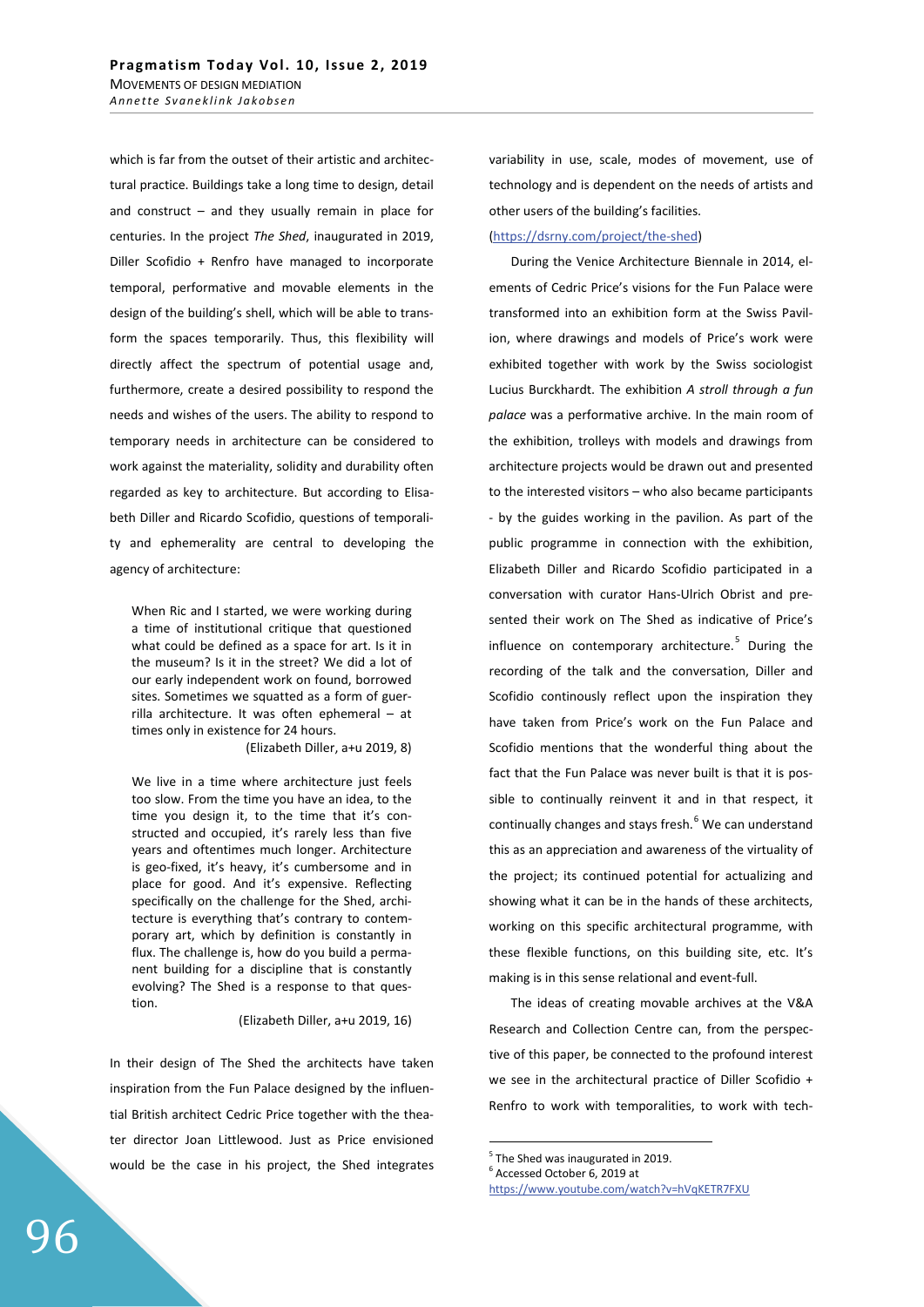nologies, performativity and with different modes of expression and experience. In this regard, what can potentially become a living archive through bringing ideas of ephemerality, change and movement into the experience of V&A has an important predecessor and a source of inspiration in the Fun Palace. The project envisioned an architecture that includes time and events as central to experience and it has been inspirational in the developments of architectural projects since the 1960's. Although the Fun Palace was never realized, it's ideas of creating a place for leisure, fun and education within an architecture that would adapt to events and needs from the users, without static functional programmes or fixed activities has proven meaningful. In the Fun Palace, the architect decided that it should have no specific form and no fixed floor plan. In an interview with the Price scholar Stanley Mathews, Price refers to the Fun Palace as an 'anti-building' and, according to Mathews, he even regarded himself as an 'anti-architect':

The varied and ever-changing activities will determine the form of the site. To enclose these activities the anti-building must have equal flexibility. Thus the prime motivation of the area is caused by the people and their activities and the resultant form is continually dependent on them. The fact that such enjoyment does take place within the pathetic areas in London's slums gives a clue to the immense potential for enjoyment in an area which encourages random movement and variable activities.

(Matthews 2007, 73)

The ideas of variation, flexibility and an architectural form, which is based on people's activities and their wishes, desires and tendencies will also be traceable in the V&A Collection and Research through the different types and modes of storage through which visitors will experience the design objects. Dependent on whether a visitor comes in a professional capacity as a researcher or designer to the Centre and wishes to study a particular design object from the archive or he or she simply wishes to experience the public exhibition of a particular objects from the archive the person will experience a space affected by the objects in question. Experiences

with and perceptions of design and architectural projects and transformations are affected in this living or performative archive where things are changing and moving. The processuality and the relationality of making will be expressed in the bringing together of dissimilar elements – regarding factors such as scale, form, use, origin, technology and materiality. Thus, a connection between the architectural visions and practices of Cedric Price and those of Diller Scofidio + Renfro can be traced in the different forms of storage indicated in the design for the V&A Collection and Research Centre. Another and more exterior connection between the Fun Palace and the Here East as a whole is the location in East London near the Lea River where the Queen Elizabeth Olympic Parc is located.<sup>7</sup> Efforts were made back in 1964 to develop the Fun Palace in the context of a larger scale Lea Valley Development Plan. (Mathews 2007, 100-141). This may explain the visions indicated by Cedric Price in the quote above when he refers to bringing enjoyment to the poorer areas of East London.

#### **Mediation as exchange and becoming**

As suggested previously, building and transformation processes form a complex relationality, which is both creative, communicative, and experiential. In the following, mediation will be introduced as a conceptual approach for exploring and analyzing this complex relationality. In this case, mediation does not indicate a connection to particular technologies or the representation of contents in media but is more broadly understood as creative relations of mutual resonance and exchange (Deleuze, 1995). In *Mediators*, the philosopher Gilles Deleuze thinks about mediation as relations of mutual resonance and exchange (Deleuze 199, 121-134). Thus, mediation occurs when someone or something (the mediator) enters an existing movement and does it in the mediator's own way. This means that mediation

<sup>7</sup> Accessed October 6, 2019 at

https://www.queenelizabetholympicpark.co.uk/-/media/parkmap\_2019\_a4.ashx?la=en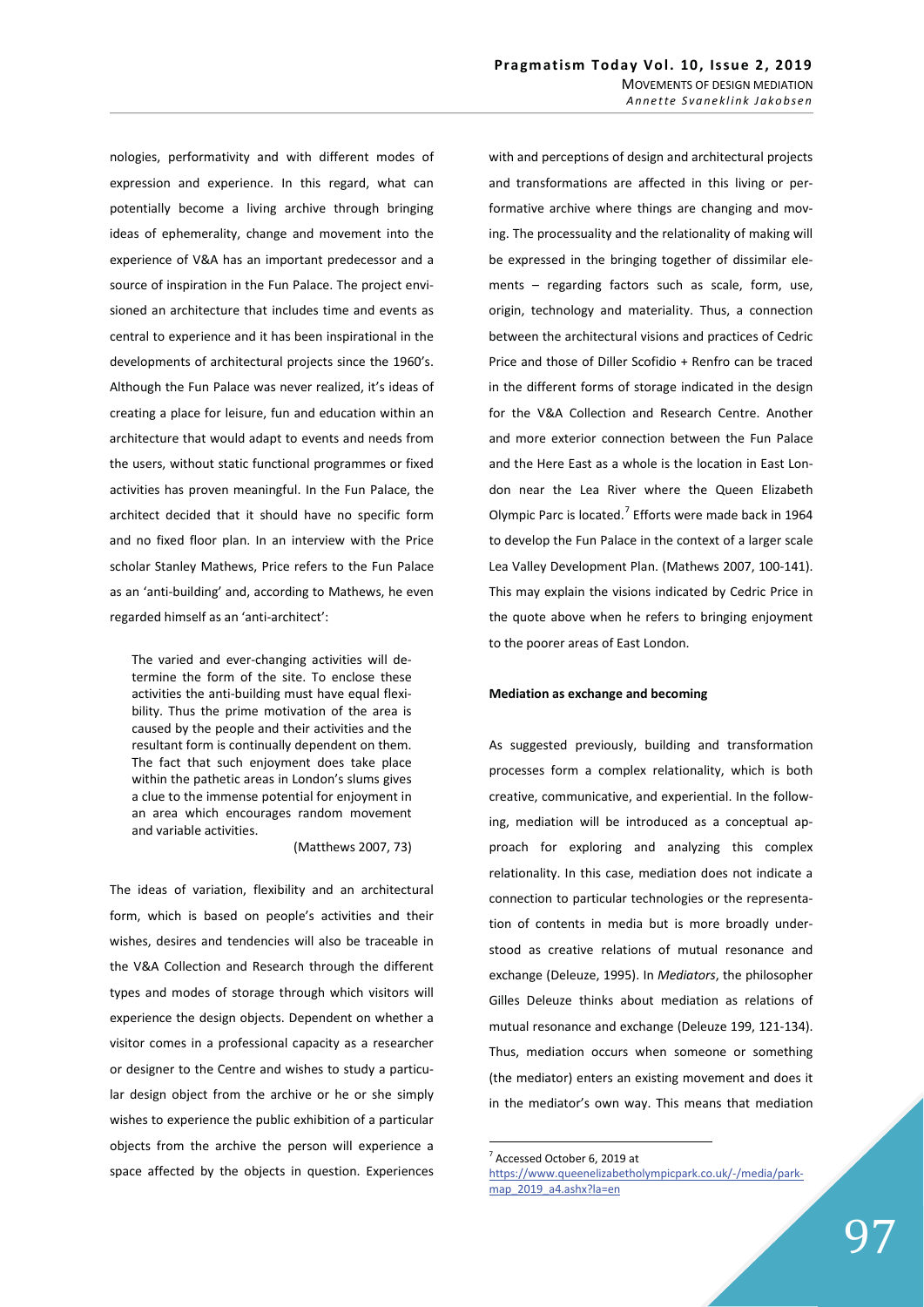should be looked upon as creation, as a movement of continuous becoming and not a simple transmission or representation of something. Deleuze considers everything as happening through exchange and becoming which makes mediators essential as creative parts of relations: "Mediators are fundamental. Creation's all about mediators. Without them, nothing happens. They can be people - artists or scientists for a philosopher; philosophers or artists for a scientist - but things as well, even plants or animals, as in Castaneda. Whether they're real or imaginary, animate or inanimate, you must form your mediators. It's a series. If you're not in some series, even a completely imaginary one, you're lost. I need my mediators to express myself, and they'd never express themselves without me: you're always working in a group, even when you seem to be on your own." (Deleuze 1995, 125). Deleuze's understanding of mediation as creative, relational and exchange is in a way a very basic and may even be quite broad. It is, however, very profound and powerful in reminding us that creation and exchange are parts of what characterizes and forms relations.

In the book *Global Culture Industry – The mediation of things* (Lash & Lury 2007), Celia Lury and Scott Lash's method is to follow the mediation and development of things through writing biographies of cultural objects and brands. They take inspiration from understandings of virtuality as intensity (Lash & Lury 2007, 14-15); a thinking that concerns, for example, brands which is something we cannot experience in itself but rather needs to be actualized in different products for us to experience, sense and feel. Also, architectural and urban space have virtuality and intensities that are actualized in different events; i.e. that become perceptible through objects, materiality etc., so that we can experience them with our senses. The biographical in Lash' and Lury's work draws on the concept of duration developed by Henri Bergson and later Gilles Deleuze, in which differentiation is an expression of the temporality of continuous becoming. This differentiation is experienced from within. Thus, it is not a biography written only through a

sequential narration with an external temporality in which we can consider time as measurement, but most of all a biography of differentiation, of intensities that are actualized and made perceptible in different ways, forms, and events. Compare this to the way Scofidio looks at the Fun Palace when he mentions that it keeps coming back but always changed and always in a different way. In the case of the Shed, in other materials, informed by technology of today, in a completely different setting; or as suggested here, in the archives of the V&A where encounters between design objects, design history and people are rethought. Or think of Massumi's explorations of James' philosophy where the truth is in the making and in the movement of virtual-actual. It is the making itself that unfolds a potential of differentiation and becoming.

### **What forms relations?**

What this paper has explored is how relations and movements of virtual-actual can be considered to characterize the experience of the project in making. We can speculate about, for example, how certain potentials of the context-relations will be actualized or how particular initiatives will bring the V&A as institution in creative contact with the local citizens in East London. In order to reflect upon how such process based on initiatives that involve different users and actors work, it will be relevant to consider the attunement that occurs between people. When referring to the concept *differential attunement*, Massumi looks at what happens when we are immersed in an event together (Manning et.al. 2012). We can be part of the same event together, but we are in the event differently depending on what our tendencies, habits and different potentials are, which Massumi expresses here:

That's what I mean by differential attunement: a collective in-bracing in the immediacy of an affective event, but differently in each case. 'Attunement' refers to the direct capture of attention and energies by the event. That something captures our attention. 'Differential' refers